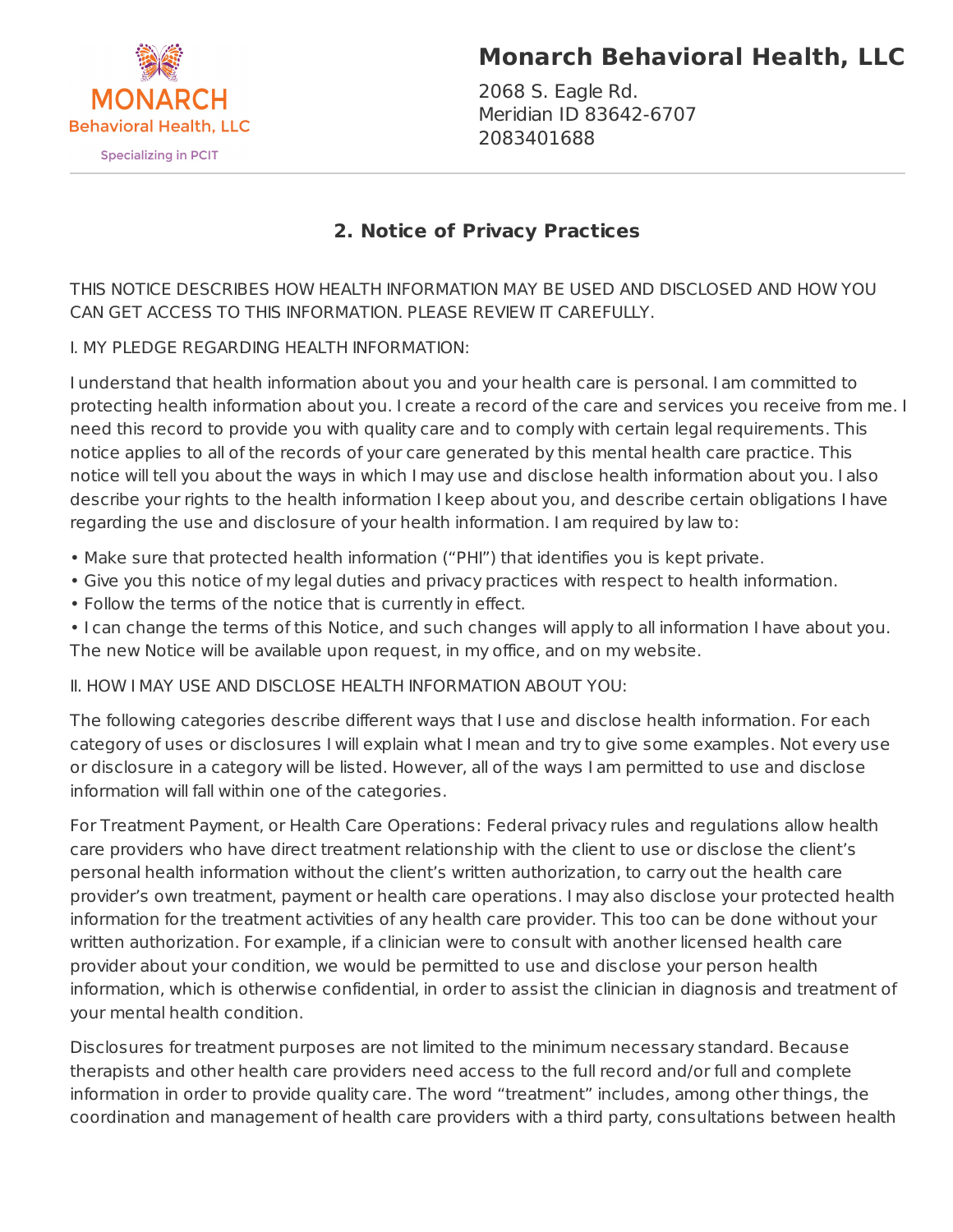care providers and referrals of a patient for health care from one health care provider to another.

Lawsuits and Disputes: If you are involved in a lawsuit, I may disclose health information in response to a court or administrative order. I may also disclose health information about your child in response to a subpoena, discovery request, or other lawful process by someone else involved in the dispute, but only if efforts have been made to tell you about the request or to obtain an order protecting the information requested.

III. CERTAIN USES AND DISCLOSURES REQUIRE YOUR AUTHORIZATION:

1. Psychotherapy Notes. I do keep "psychotherapy notes" as that term is defined in 45 CFR § 164.501, and any use or disclosure of such notes requires your Authorization unless the use or disclosure is: a. For my use in treating you.

b. For my use in training or supervising mental health practitioners to help them improve their skills in group, joint, family, or individual counseling or therapy.

c. For my use in defending myself in legal proceedings instituted by you.

d. For use by the Secretary of Health and Human Services to investigate my compliance with HIPAA.

e. Required by law and the use or disclosure is limited to the requirements of such law.

f. Required by law for certain health oversight activities pertaining to the originator of the psychotherapy notes.

g. Required by a coroner who is performing duties authorized by law.

h. Required to help avert a serious threat to the health and safety of others.

2. Marketing Purposes. As a psychotherapist, I will not use or disclose your PHI for marketing purposes.

3. Sale of PHI. As a psychotherapist, I will not sell your PHI in the regular course of my business.

IV. CERTAIN USES AND DISCLOSURES DO NOT REQUIRE YOUR AURTHORIZATION. Subject to certain limitations in the law, I can use and disclose your PHI without your Authorization for the following reasons:

1. When disclosure is required by state or federal law, and the use or disclosure complies with and is limited to the relevant requirements of such law.

2. For public health activities, including reporting suspected child, elder, or dependent adult abuse, or preventing or reducing a serious threat to anyone's health or safety.

3. For health oversight activities, including audits and investigations.

4. For judicial and administrative proceedings, including responding to a court or administrative order, although my preference is to obtain an Authorization from you before doing so.

5. For law enforcement purposes, including reporting crimes occurring on my premises.

6. To coroners or medical examiners, when such individuals are performing duties authorized by law.

7. For research purposes, including studying and comparing the mental health of patients who received one form of therapy versus those who received another form of therapy for the same condition.

8. Specialized government functions, including, ensuring the proper execution of military missions; protecting the President of the United States; conducting intelligence or counter-intelligence operations; or, helping to ensure the safety of those working within or housed in correctional institutions.

9. For workers' compensation purposes. Although my preference is to obtain an Authorization from you, I may provide your PHI in order to comply with workers' compensation laws.

10. Appointment reminders and health related benefits or services. I may use and disclose your PHI to contact you to remind you that you have an appointment with me. I may also use and disclose your PHI to tell you about treatment alternatives, or other health care services or benefits that I offer.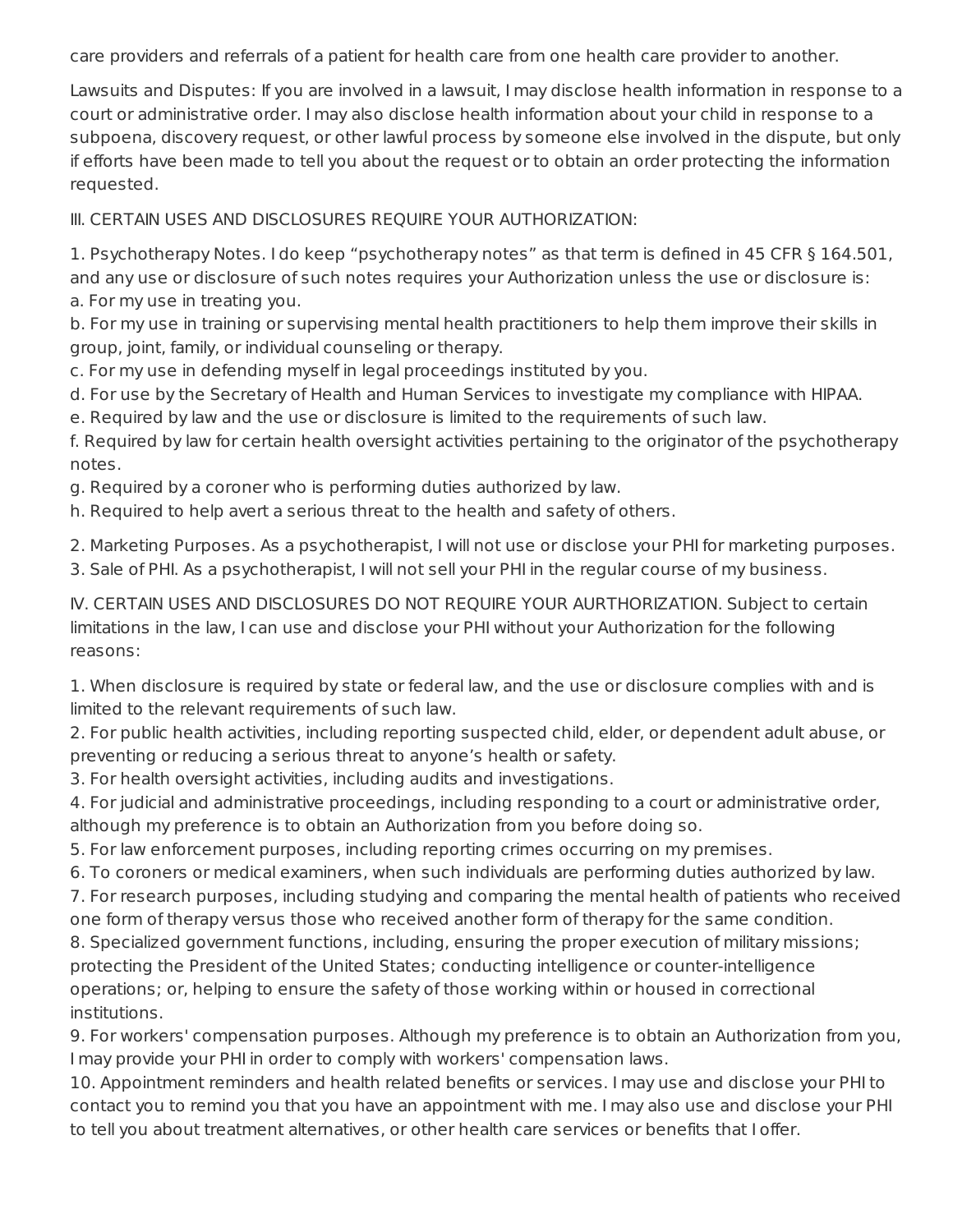#### V. CERTAIN USES AND DISCLOSURES REQUIRE YOU TO HAVE THE OPPORTUNITY TO OBJECT.

1. Disclosures to family, friends, or others. I may provide your PHI to a family member, friend, or other person that you indicate is involved in your care or the payment for your health care, unless you object in whole or in part. The opportunity to consent may be obtained retroactively in emergency situations.

## VI. YOU HAVE THE FOLLOWING RIGHTS WITH RESPECT TO YOUR PHI:

1. The Right to Request Limits on Uses and Disclosures of Your PHI. You have the right to ask me not to use or disclose certain PHI for treatment, payment, or health care operations purposes. I am not required to agree to your request, and I may say "no" if I believe it would affect your health care. 2. The Right to Request Restrictions for Out-of-Pocket Expenses Paid for In Full. You have the right to request restrictions on disclosures of your PHI to health plans for payment or health care operations purposes if the PHI pertains solely to a health care item or a health care service that you have paid for out-of-pocket in full.

3. The Right to Choose How I Send PHI to You. You have the right to ask me to contact you in a specific way (for example, home or office phone) or to send mail to a different address, and I will agree to all reasonable requests.

4. The Right to See and Get Copies of Your PHI. Other than "psychotherapy notes," you have the right to get an electronic or paper copy of your medical record and other information that I have about you. I will provide you with a copy of your record, or a summary of it, if you agree to receive a summary, within 30 days of receiving your written request, and I may charge a reasonable, cost based fee for doing so. 5. The Right to Get a List of the Disclosures I Have Made. You have the right to request a list of instances in which I have disclosed your PHI for purposes other than treatment, payment, or health care operations, or for which you provided me with an Authorization. I will respond to your request for an accounting of disclosures within 60 days of receiving your request. The list I will give you will include disclosures made in the last six years unless you request a shorter time. I will provide the list to you at no charge, but if you make more than one request in the same year, I will charge you a reasonable cost based fee for each additional request.

6. The Right to Correct or Update Your PHI. If you believe that there is a mistake in your PHI, or that a piece of important information is missing from your PHI, you have the right to request that I correct the existing information or add the missing information. I may say "no" to your request, but I will tell you why in writing within 60 days of receiving your request.

7. The Right to Get a Paper or Electronic Copy of this Notice. You have the right get a paper copy of this Notice, and you have the right to get a copy of this notice by e-mail. And, even if you have agreed to receive this Notice via e-mail, you also have the right to request a paper copy of it.

## ACKNOWLEDGEMENT OF RECEIPT OF PRIVACY NOTICE

Under the Health Insurance Portability and Accountability Act of 1996 (HIPAA), you have certain rights regarding the use and disclosure of your protected health information. By signing this document, you are acknowledging that you have received a copy of HIPPA Notice of Privacy Practices.

By entering my name below, and digitally signing on the last page of the intake document, I am acknowledging that I have read and understand the Hipaa information outlined in this form. I understand that I may request a paper copy of this form at any time.

Name (First and Last):